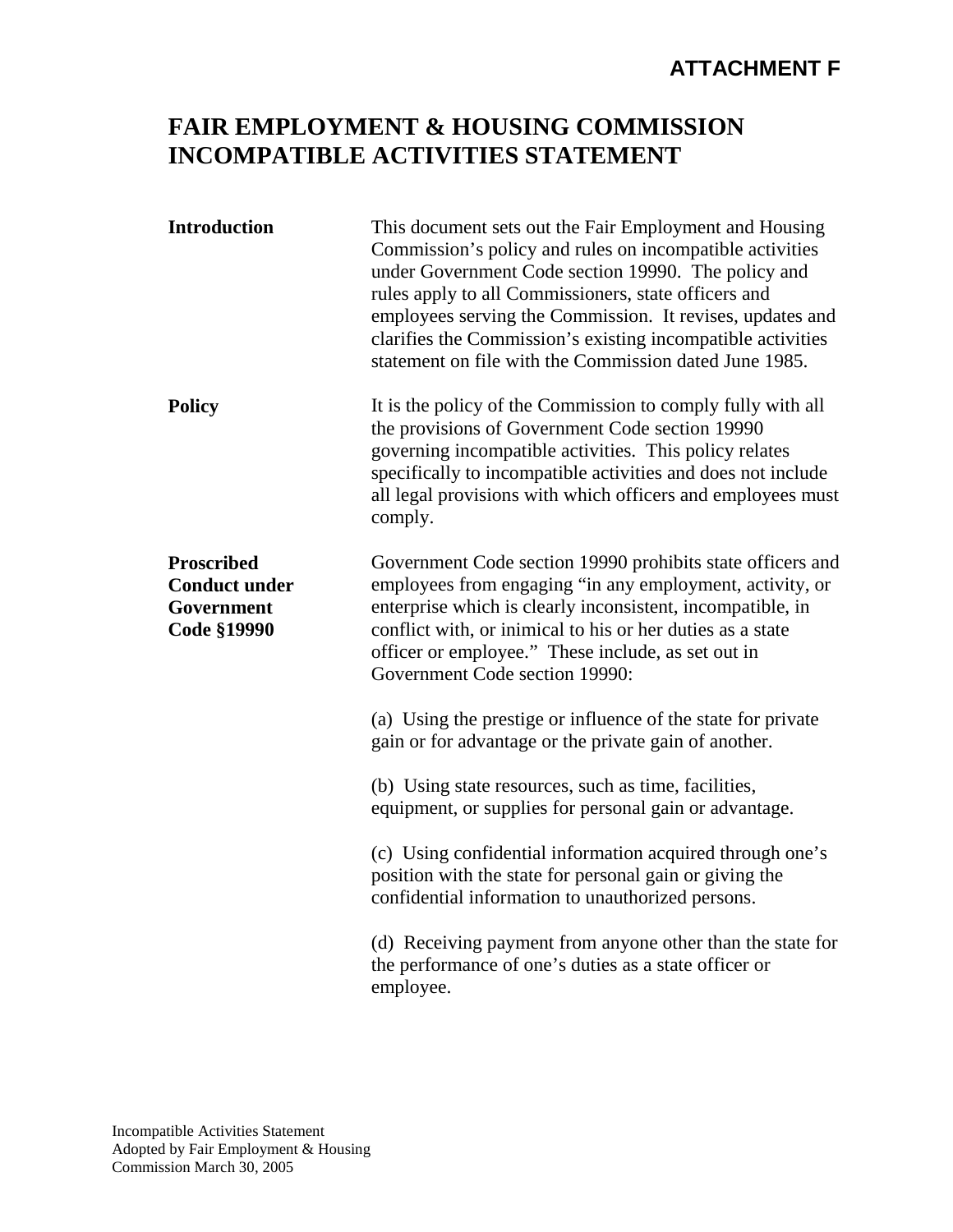| <b>Proscribed Conduct</b><br>(continued)                                     | (e) Engaging in an act outside state service that may later<br>be reviewed or subject to control, audit, or enforcement by<br>the state officer or employee as part of his or her official<br>duties.                                                                                                                                                                                                                                                                                                                                                       |
|------------------------------------------------------------------------------|-------------------------------------------------------------------------------------------------------------------------------------------------------------------------------------------------------------------------------------------------------------------------------------------------------------------------------------------------------------------------------------------------------------------------------------------------------------------------------------------------------------------------------------------------------------|
|                                                                              | (f) Receiving a gift, service, gratuity, favor, hospitality,<br>loan, or any other thing of value from anyone who is doing<br>business or seeking to do business with the officer's or<br>employee's agency where the purpose was intended to<br>influence or reward the state officer or employee in his or<br>her official duties.                                                                                                                                                                                                                        |
|                                                                              | (g) Failing to devote his or her full time, attention, and<br>efforts to his or her state office or employment during his or<br>her hours of duty as a state officer or employee.                                                                                                                                                                                                                                                                                                                                                                           |
| <b>Commissioners'</b><br><b>Employment</b>                                   | As the Commissioners appointed to the Commission serve<br>without compensation, but for their statutory per diem for<br>time actually spent in the performance of Commission<br>duties plus expenses (Gov. Code $\S$ 12905), it is recognized<br>that Commissioners may continue their own employment,<br>or undertake private employment, so long as that<br>employment does not conflict with their duties as<br>Commissioners or with the mandates of Government Code<br>section 19990.                                                                  |
| Commission's<br><b>Adoption of</b><br><b>Incompatibility</b><br><b>Rules</b> | The Commission, in amending and updating its<br>incompatibility statement, adopts the foregoing rules<br>governing incompatible activities, pursuant to Government<br>Code section 19990. The Commission re-affirms its<br>intention to comply fully with Government Code section<br>19990 and all related provisions, and prohibits activities<br>which are clearly inconsistent, incompatible, in conflict<br>with, or inimical to its officers' or employees' service or<br>employment. (See Keely v. State Personnel Board (1975)<br>53 Cal.App.3d 88.) |
| <b>Notice to Officers</b><br>and Employees                                   | A copy of this statement shall be given to each currently<br>serving Commissioner, officer and employee of the Fair<br>Employment and Housing Commission, and to future<br>Commissioners, officers and employees upon their<br>appointment.                                                                                                                                                                                                                                                                                                                 |